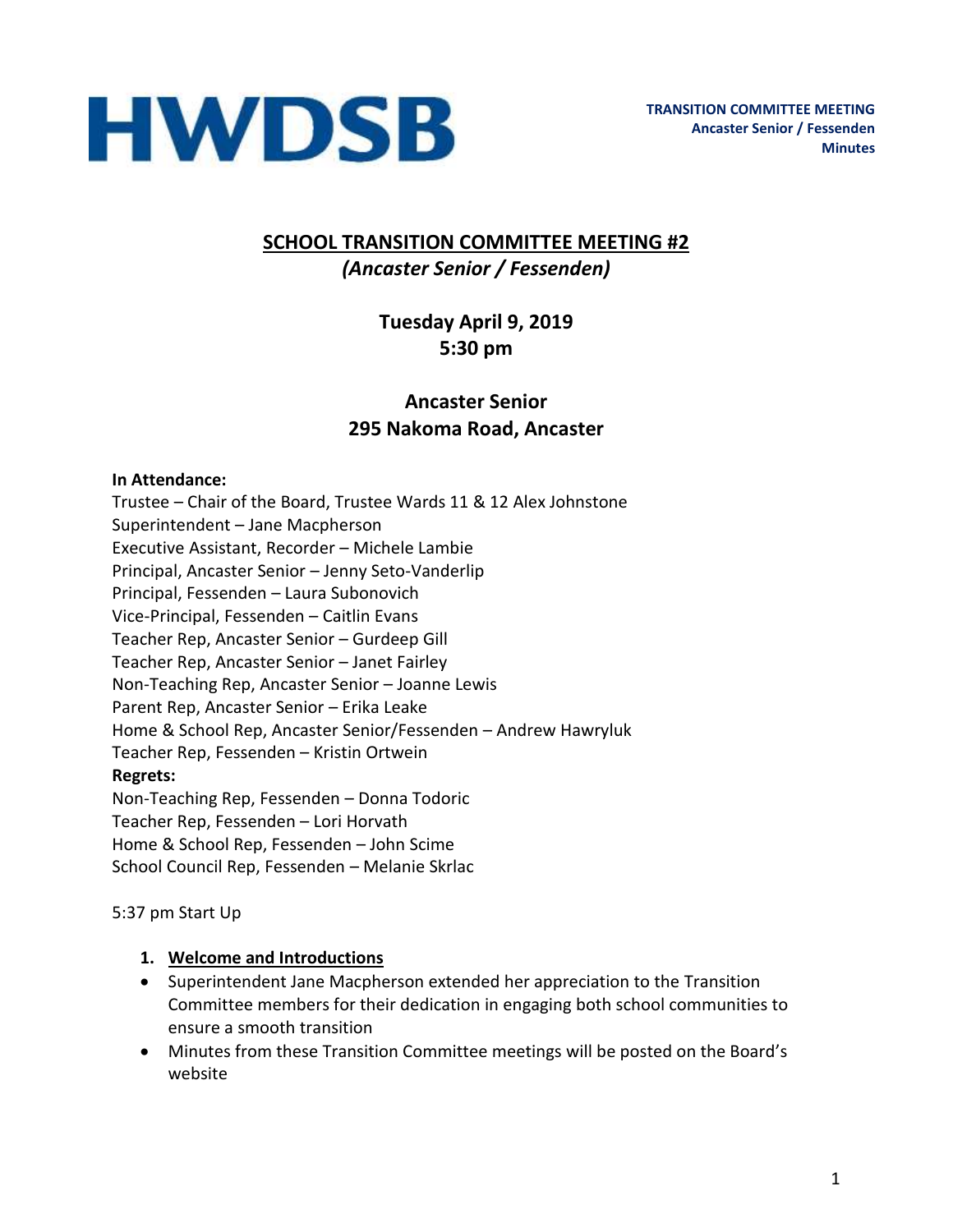## **2. School Closing and Celebration dates**

Principals shared the School Closing and Celebration dates with the Committee:

- ➢ Ancaster Senior *TBD* Proposing: June 4 or 5 at 9:00 am (Closing Ceremony)
- Ancaster Senior May 8 at 5:30 pm 7:30 pm (Open House/Closing Celebration)
- $\triangleright$  Fessenden June 18<sup>th</sup> at 9:00 am and 9:45 am (Closing Ceremony)
- $\triangleright$  Fessenden June 21 at 4:30 pm 8:00 pm (School Closing Celebration)

#### **3. Working Group time**

- The goal of this meeting is to generate ideas for transition activities to develop concrete plans, based on the feedback received from our first Transition Committee meeting on February 26th
- Currently, Administrators are collaboratively reviewing activities that will benefit their respective school communities, and set dates that align with their varied schedules
- A chart was provided in the agenda package to all Committee members that outlines the items brought forward
- A group discussion was initiated to determine which transition activities are relevant for this school year, and items more suitable for the following year

## *Ancaster Senior*

## **Open House and Closing Celebration**

- $\triangleright$  Celebrating 51 years
- ➢ Ancaster Senior band to perform
- ➢ Posters posted throughout Ancaster community
- $\triangleright$  Different decades represented in classrooms and areas throughout the school
- $\triangleright$  Activities: checkers; karaoke, "Are you Smarter than a 5th Grader?"; memorabilia display boards; grad composites; BBQ; Open Mike
- $\triangleright$  Suggestion to reach out to Corporate Communication for old newspaper articles (etc); and HWDSB Archives & Heritage Centre for historical information from former Wentworth schools to illustrate events/items of interest from the past
- ➢ Date: May 8th (5:30 pm 7:30 pm)

## **2 nd Annual Career Day**

- ➢ This activity combines Grade 1's from Fessenden and Ancaster Senior's Grade 8 students
- ➢ Date: March 6th

## **Orientation**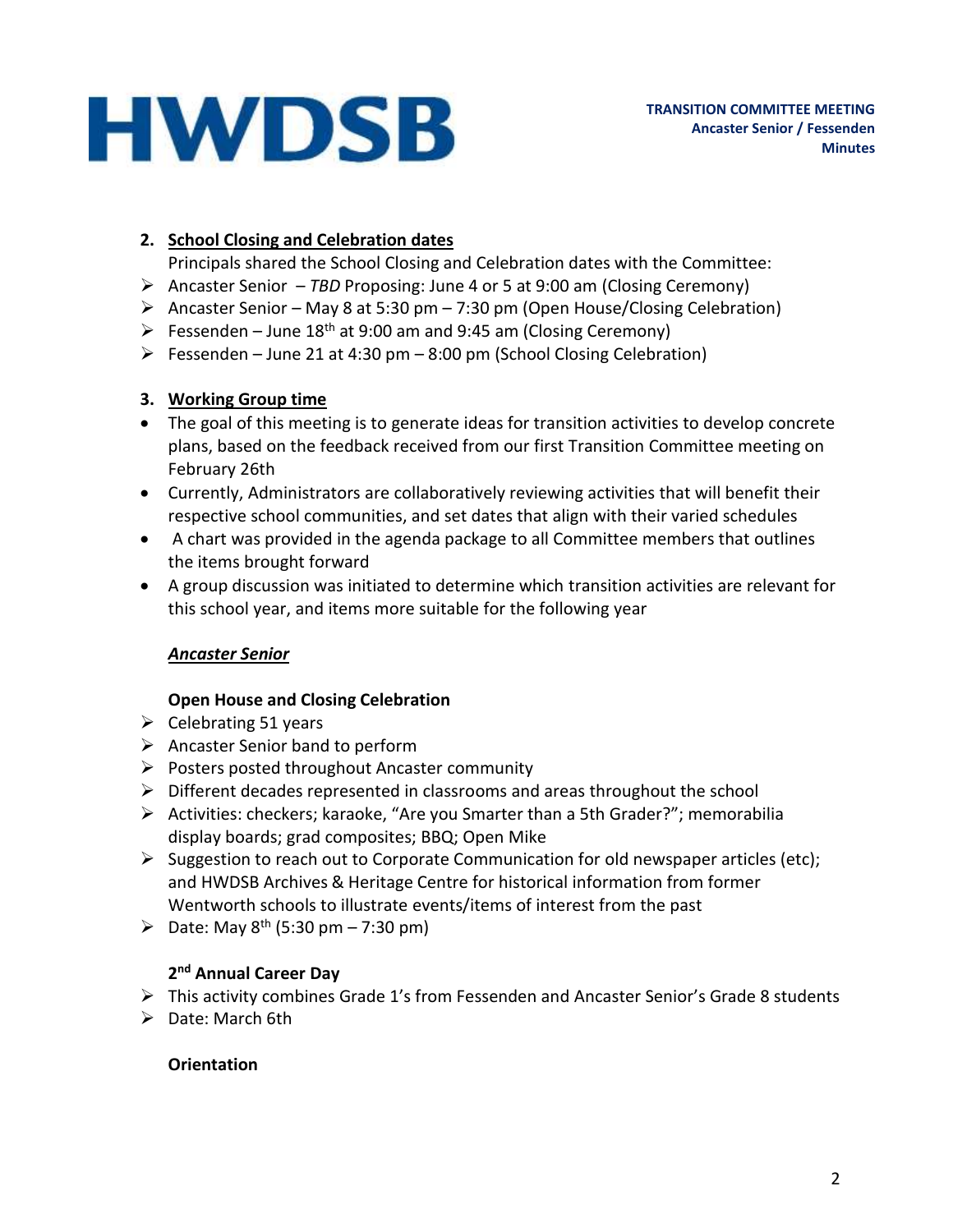- $\triangleright$  This event will assist transition students in becoming familiar with the building/staff/students
- $\triangleright$  Many activities throughout the school, including a scavenger hunt
- $\triangleright$  Teachers to collaborate on planning activities with student input
- $\triangleright$  Leadership role opportunities for older students
- $\triangleright$  As gym will be closed due to construction, students will meet and organized outside
- $\triangleright$  Date: June 24th (duration of 1 % hours)

#### **French Immersion Culture Project Presentations**

 $\triangleright$  Event occurs in the Spring

#### **Courtyard**

- $\triangleright$  Currently in the process of working with students to create a learning space with plants that are indigenous to the Ancaster area and represents the different cultures
- $\triangleright$  Opportunities for both school communities to come together and can be tied into the curriculum
- $\triangleright$  Striving towards having the preliminary Courtyard plans on display at the Open House
- $\triangleright$  Investigation of grants for this initiative, including Environment Hamilton
- $\triangleright$  Discussion on incorporating the statue at Ancaster Senior into the design (Planning Committee is investigating the statue's historical background)
- $\triangleright$  Discussion of a commemorative plaque for the naming of the new school
- $\triangleright$  Contemplation of a dedicated space for a Bee Pollinator garden and memorial tree
- $\triangleright$  Board guidelines to adhere to when planning this area, including consultation with our HWDSB Technological Education & Program Safety Consultant; Outdoor Design Manual

## *Fessenden*

#### **Welcome to Kindergarten Night**

 $\triangleright$  Date: May 22<sup>nd</sup> from 5:00 pm – 6:00 pm

## **Shared Activities**

- ➢ *Ancaster Senior's Band* will continue to be an important shared activity between the campuses
- ➢ *Eco Systems* and *"Team Up to Clean Up"* provides opportunities for both campuses to work towards a common goal of cleaning up the environment and striving to maintain our Eco School Platinum status
- $\triangleright$  Plans already in progress with Principals in creating future mutual events to build community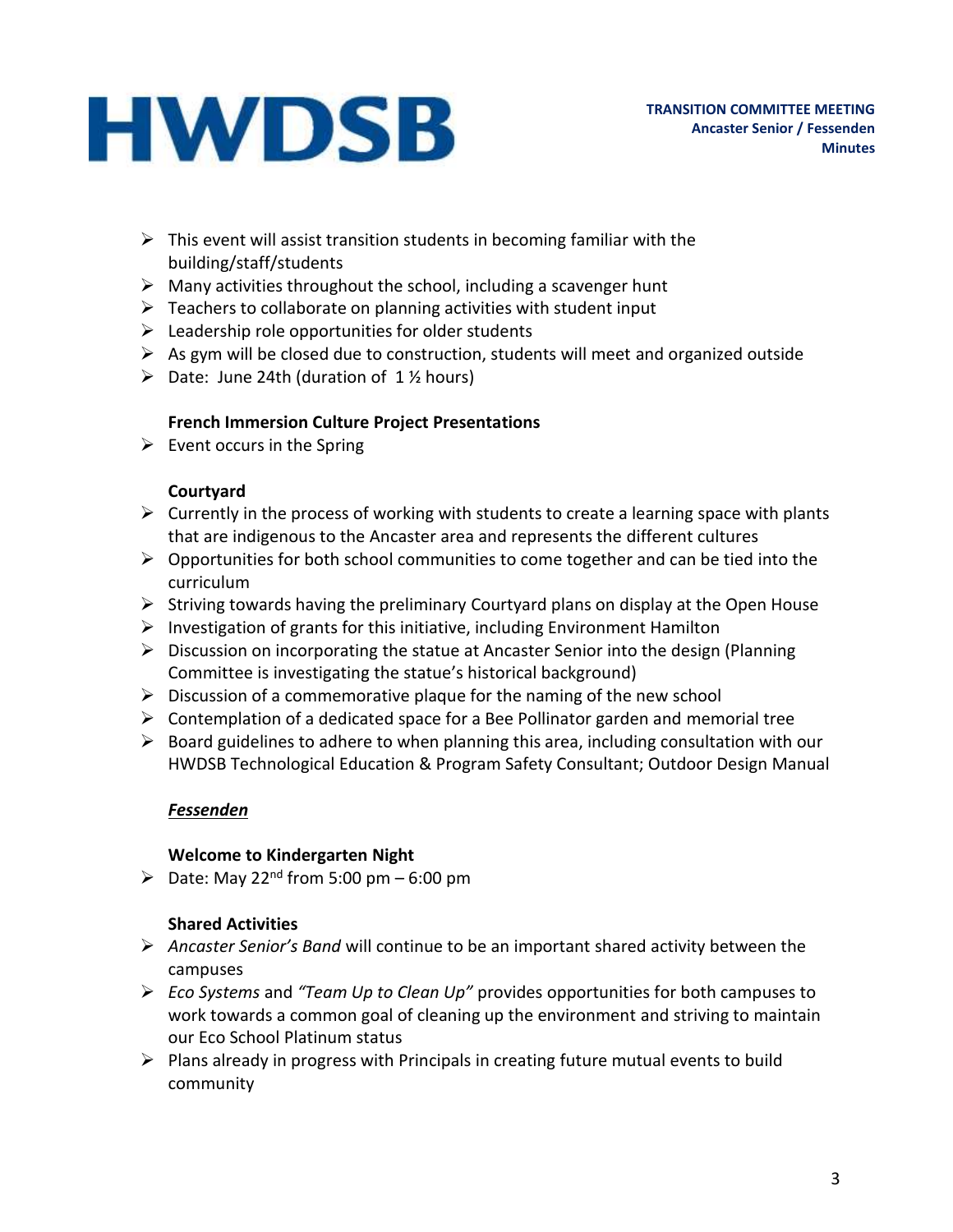#### **Agendas**

 $\triangleright$  Agendas are an essential communication tool, that are being ordered for the fall (English/French)

## **Monthly Assemblies**

 $\triangleright$  Continuing the tradition of celebrating student successes with assemblies, e.g. "Believe in Achieving"

## **Teaching Staff**

- ➢ Planning for joint staffing opportunities will continue as this school year progresses and more to come in the fall
- $\triangleright$  Suggestions: combined curriculum planning; social activities

## **Farewell Ceremony**

 $\triangleright$  Date: June 25<sup>th</sup> at 9:30 am

#### **Following School Year - Planned Activities:**

#### **Uniforms/School Name/Logo/Marketing**

- $\triangleright$  The use of uniforms is an item to be discussed when both school communities come together, and following the Board of Trustee's announcement of the new school name
- $\triangleright$  Transition Committee to consider school colours and mascot, in accordance with the Board's policies and procedures
- $\triangleright$  Future discussions regarding team jerseys for sports that will begin early in the fall; and purchasing/branding portable tents for sporting events

## **Auditorium Speaker**

 $\triangleright$  Future consideration for purchasing an auditorium speaker system for assemblies that will accommodate an increased school population

## **Kindergarten Dismissal Plans**

 $\triangleright$  Safe Kindergarten dismissal practices will continue: students dismissed and parent pickup from the Kindergarten pen; hand delivered to buses by duty supervisors; seating behind the bus driver; back pack stickers/tags for information/identification purposes

## **Mutual Invitations**

➢ Planning future events/activities to encourage partnerships between the two campuses: Open Houses; Carnival; Career Day (Gr. 1 and Gr. 8); Pen Pals; Reading Buddies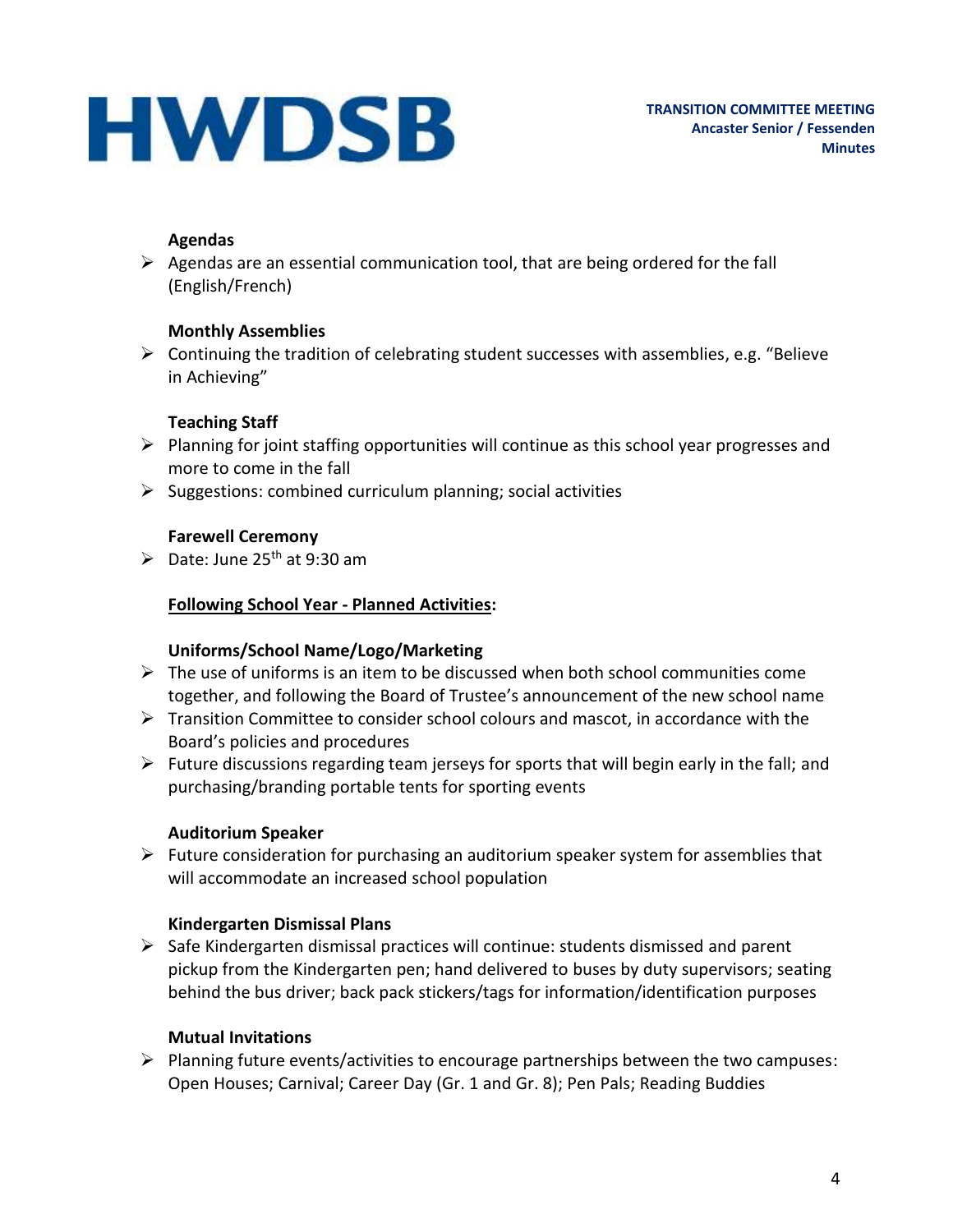#### **Playday**

- $\triangleright$  An activity to amalgamate school families and staffs
- $\triangleright$  Create teams that are inclusive of both schools
- $\triangleright$  Teachers to collaborate on planning activities with student input
- $\triangleright$  Leadership role opportunities for older students
- $\triangleright$  Proposed time: fall activity

## **Playground Activities and Structures**

- ➢ Future Transition Committee discussions on playground activities and structures
- $\triangleright$  Playground structures are not included in the Ministry funding, and are decisions based upon recommendations of the Administration team, School Councils/Home & Schools and Transition Committees
- $\triangleright$  Currently the focus of the Ministry and schools are to encourage the development of 'natural playgrounds'
- $\triangleright$  Prior to planning, this will require follow up with our Facilities Department for rules/regulations/procedures

#### **School Council/Home & School**

- $\triangleright$  Principals will create opportunities for the collaboration of School Councils/Home & School to discuss shared fundraisers (e.g. Pizza Days)
- ➢ Joint School Council/Home & School meetings to form connections

#### **Question & Answer**

#### **Q1. In September will both campuses be following the Balanced Day schedule?**

A1. Both campuses will have a Balanced Day schedule. Details will follow, as times are determined by the number of students that may include rotating Nutrition Breaks. The Administration at both campuses will co-ordinate their Nutrition Breaks to effectively manage the number of students outside at a time, to ensure safety and staff supervision

#### **Q2. What will be the permission process for senior student excusals at lunch breaks in relation to the building and the length of time for lunch (Balanced Day versus Traditional)?**

A2. *Items to taken away for further follow up*

## **Q3. Which Bell Times will be followed In September? (Ancaster Senior or Fessenden)**

A3. Administrations are considering Fessenden's Bell times, however this decision is predominately determined by Transportation. Parents will be notified well in advance